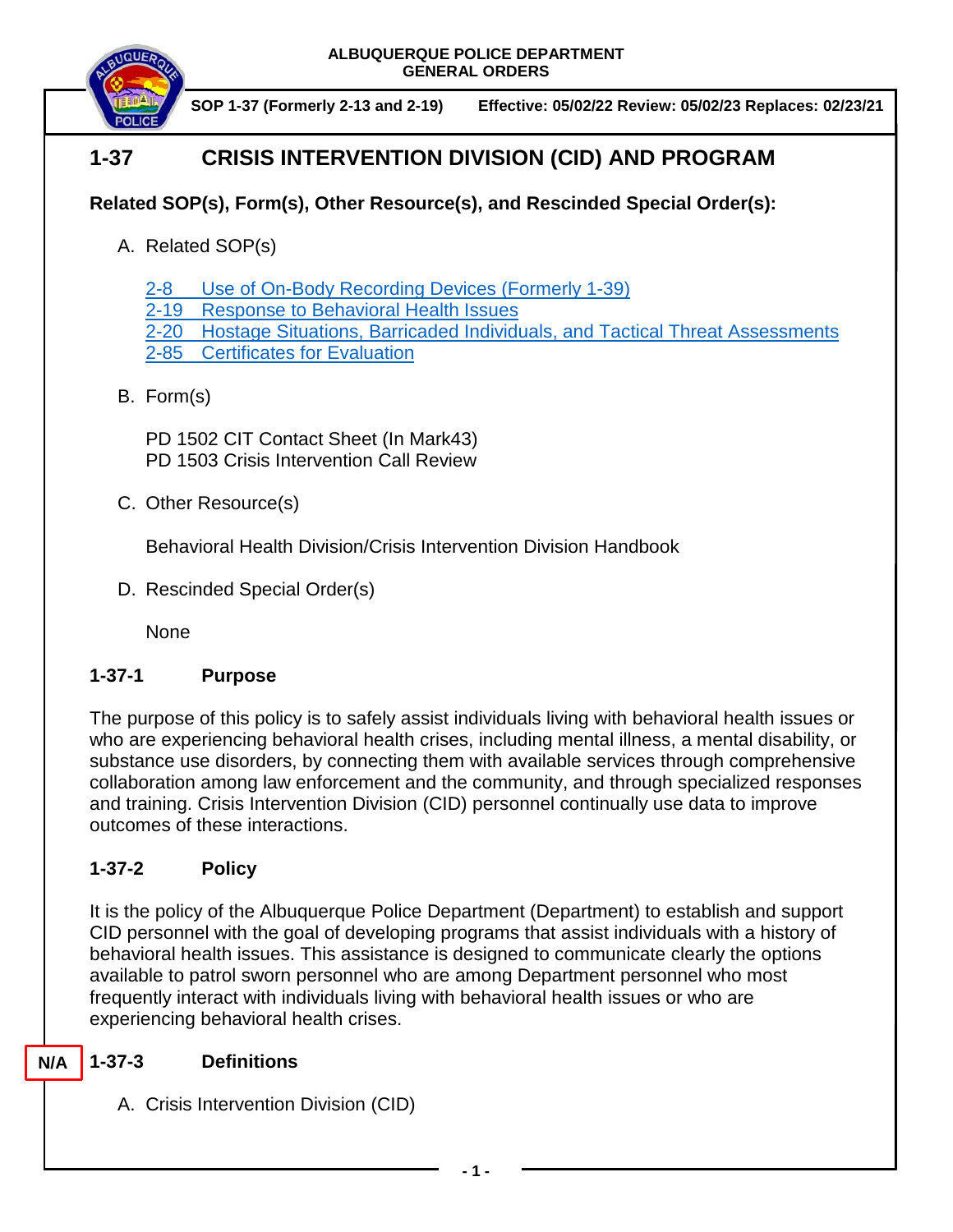

**SOP 1-37 (Formerly 2-13 and 2-19) Effective: 05/02/22 Review: 05/02/23 Replaces: 02/23/21**

The CID is comprised of Crisis Intervention Unit (CIU) Detectives, Crisis Outreach and Support Team (COAST) members, Mobile Crisis Team (MCT) sworn personnel, crisis clinicians, a licensed psychiatrist, and data analysts. The CID is responsible for the overall administration and goals of the Crisis Intervention Team (CIT) and the Enhanced Crisis Intervention Team (ECIT) programs. The CID is the Department's liaison to the Mental Health Response Advisory Committee (MHRAC).

B. Crisis Intervention Team (CIT) Coordinators

The Coordinators are Detectives within CIU who act as a liaison with mental health stakeholders and the Department to ensure the success of the CIT Program. These Detectives have the responsibility of developing and providing all behavioral health training in the Department.

C. Crisis Intervention Team (CIT) Program

The CIT Program is a community-based program designed to improve the way the Department and the community respond collaboratively to individuals experiencing behavioral health crises. The CIT Program is built on strong partnerships among the Department, behavioral health provider agencies, community-based organizations, individuals, and families of individuals living with behavioral health issues or who are experiencing behavioral health crises.

D. Crisis Intervention Trained Officer (CITO)

A CITO is an officer who has successfully completed the forty (40) hour basic crisis intervention training.

E. Crisis Intervention Unit Clinician

A clinician who is a qualified mental health professional who provides evaluations, completes general psychological assessments, assists in crisis intervention, conducts dangerousness assessments, assists with safety planning, and makes referrals for individuals in the community living with behavioral health issues who interact with Department personnel.

F. Crisis Outreach and Support Team (COAST)

COAST is staffed by resource specialists and supervised by a Department sergeant. COAST enhances the CIT Program by providing crisis intervention, and facilitating access to mental health services, education, and other community-based services. COAST also performs case follow-up in order to connect individuals in need with service providers.

G. Enhanced Crisis Intervention Team (ECIT)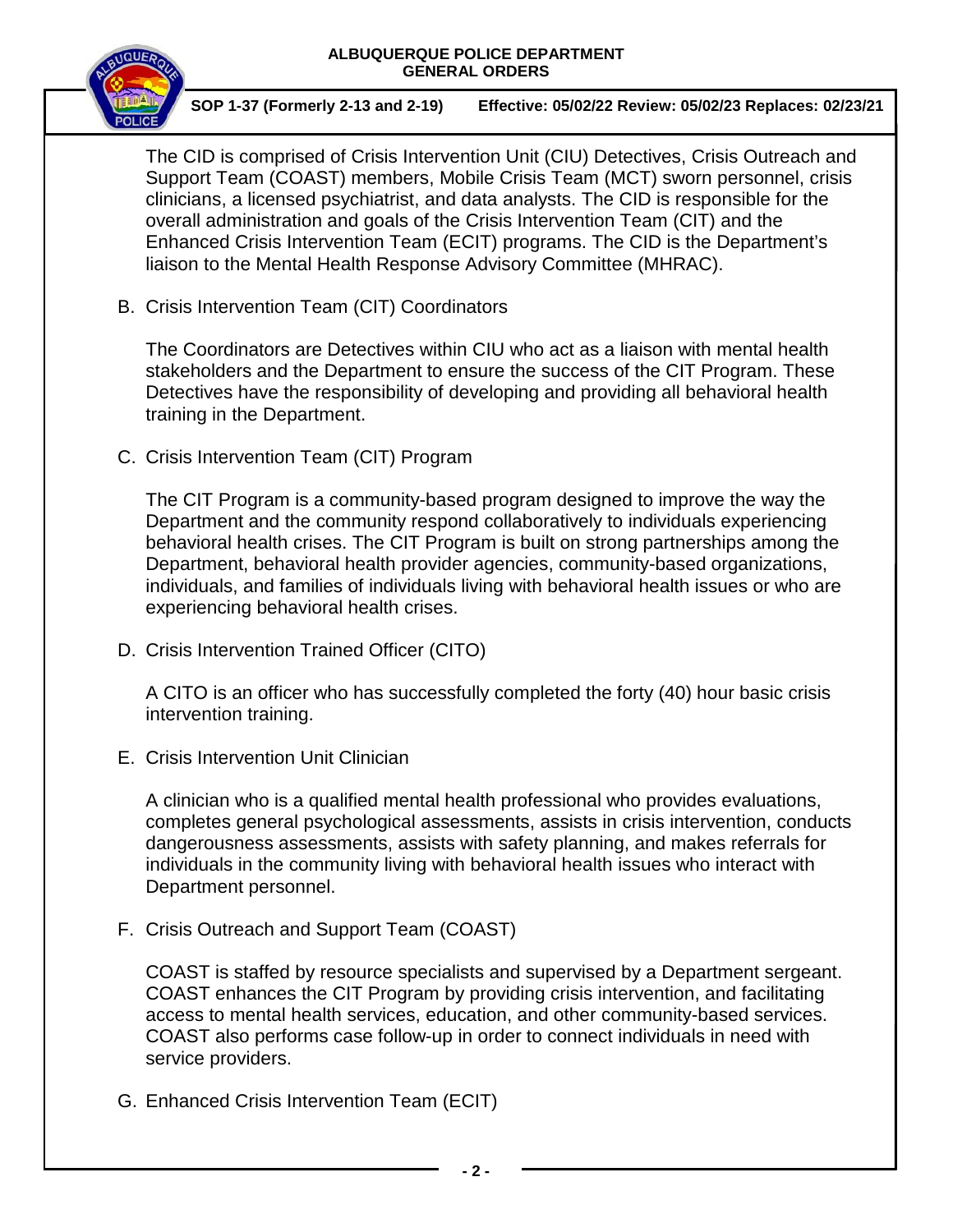

- b. MHRAC and community feedback in policy and training development.
- C. Training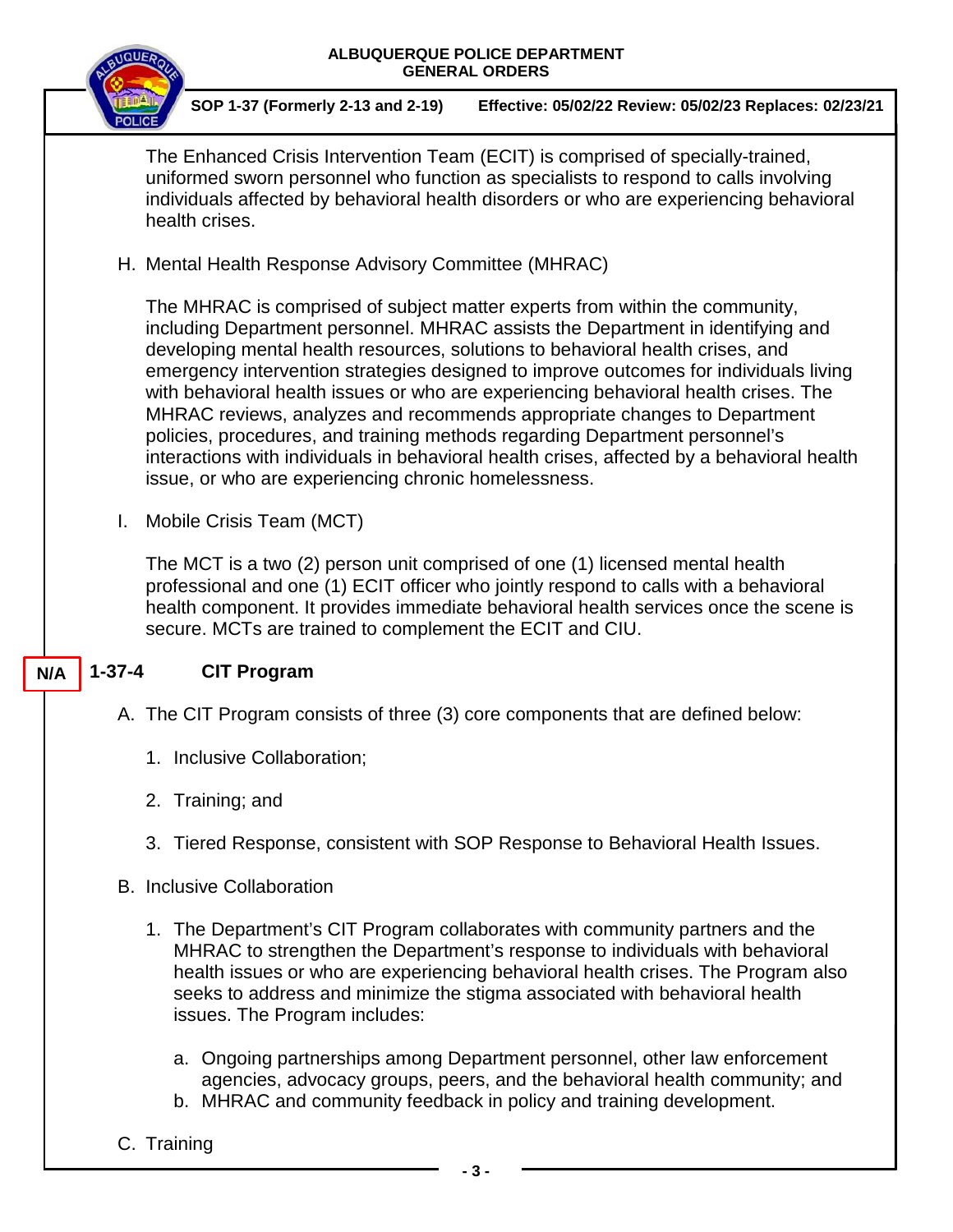

**SOP 1-37 (Formerly 2-13 and 2-19) Effective: 05/02/22 Review: 05/02/23 Replaces: 02/23/21**

- 1. CIT training promotes community collaboration and community policing. The CID, primarily through the CIU coordinators, collaborates with MHRAC and other community partners to develop ongoing training tailored to the Department personnel supporting the CIT Program. Training shall be conducted by a combination of CIU Detectives, behavioral health professionals, community members, and individuals affected by behavioral health issues, where appropriate. CIT is responsible for training of Department sworn personnel, and informationsharing with those agencies and individuals within the behavioral health community who shall be involved in the process.
- 2. The training is developed and delivered using the Department's Seven (7) Step Training Process, which includes:
	- a. Needs Assessment;
	- b. Curriculum Development;
	- c. Oversight/Approval;
	- d. Delivery;
	- e. Operational Application;
	- f. Evaluation; and
	- g. Revision.
- 3. Current training requirements for Department personnel are:
	- a. In-service training for CITOs and Emergency Communications Center (ECC) personnel at least every two (2) years;
	- b. Advanced in-service training for ECITs at least every two (2) years; and
	- c. CIT certification for all Field Services Bureau (FSB) sworn personnel. The curriculum for the CIT certification is updated periodically and is informed by policy changes, legal updates, and community-specific needs.

#### **1-37-5 Roles and Responsibilities N/A**

- A. CID Commander
	- 1. The CID Commander is responsible for:
		- a. Overseeing every aspect of the CIT Program, including maintaining community partnerships, supervising CIT training, and evaluating the CIT Program on an ongoing basis; and
		- b. Managing the Department's CIT Program.
- B. CID Lieutenant
	- 1. The CID Lieutenant is responsible for: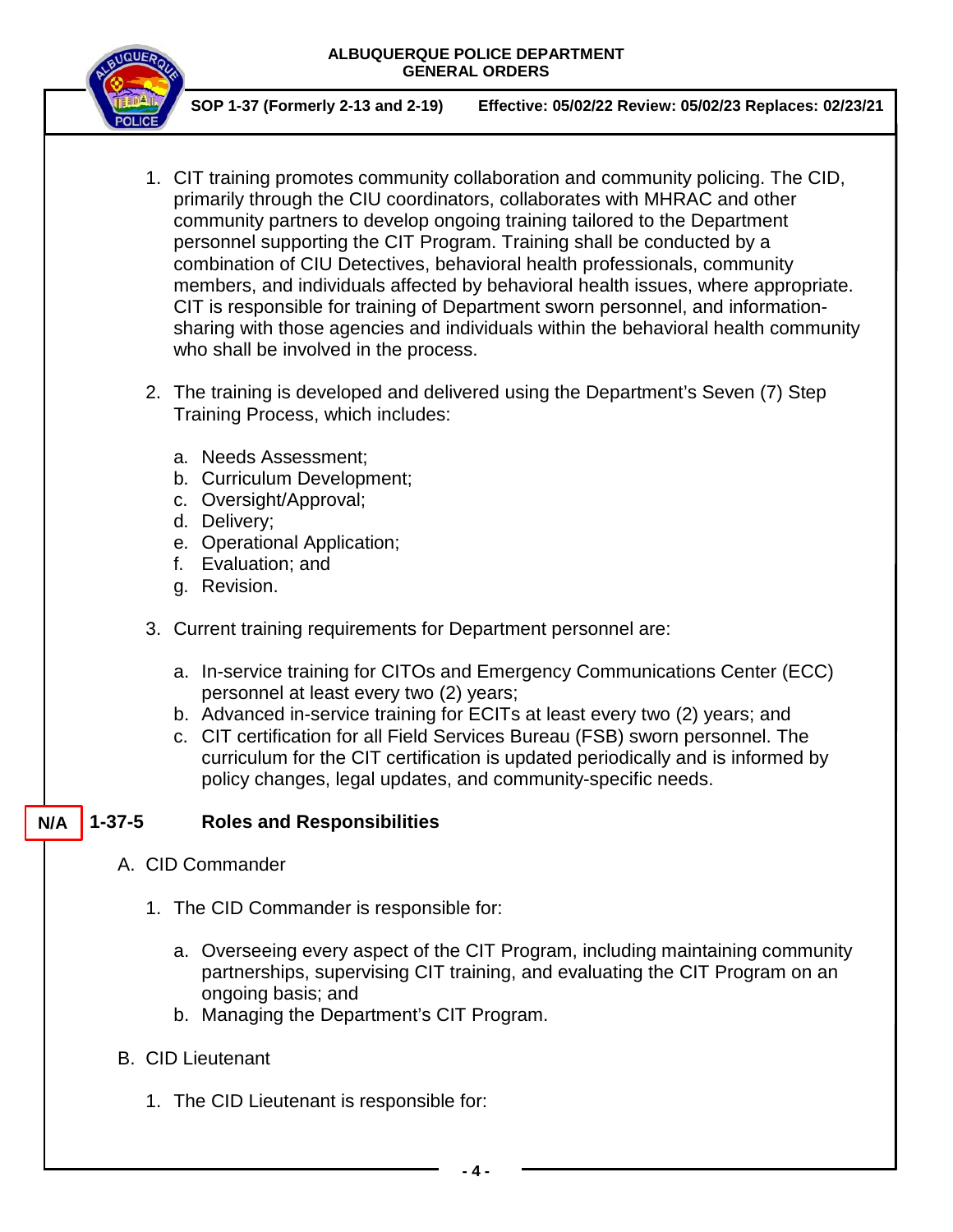

**SOP 1-37 (Formerly 2-13 and 2-19) Effective: 05/02/22 Review: 05/02/23 Replaces: 02/23/21**

- a. The efficiency and effectiveness of all units within the CID and for coordinating their functions and activities;
- b. The units include the CIU, ECIT Program, MCT, and COAST;
- c. Designating FSB Area Command Sergeant/Lieutenant Coordinators for each area command, with the approval of that Sergeant's/Lieutenant's chain of command.
- C. CIT Program Coordinators
	- 1. The CIT Program Coordinators are responsible for:
		- a. Examining, reviewing, and recommending actions to ensure that Department and community needs are met;
		- b. Developing curricula and training on CIT, de-escalation, behavioral health, crisis intervention, and other mental-health related topics. This includes developing an effective scenario-based training program;
		- c. Developing and maintaining the CIT Program through:
			- i. Networking;
			- ii. Outreach;
			- iii. Community ownership in the CIT Program;
			- iv. Promoting the CIT Program;
			- v. Regularly attending the MHRAC meetings;
			- vi. Meeting with Department leadership; and
			- vii. Working with ECC personnel.
		- d. Maintaining continuous relationships with:
			- i. Community partners;
			- ii. Mental health providers; and
			- iii. Mental health advocates.
		- e. Developing and revising CIT-related policies and procedures, and reviewing laws by:
			- i. Studying trends and data from the CIT Program;
			- ii. Conducting case law review;
			- iii. Conducting mental health codes review; and
			- iv. Assisting, where practicable, in developing CIT Programs in other jurisdictions to ensure that agencies follow a uniform approach to CIT in accordance with the national model of police-based crisis intervention.
- D. CIU Sergeants
	- 1. CIU Sergeants are responsible for:
		- a. Overseeing the daily operations of the CIU Detectives, COAST, and MCT;
		- b. Consulting with and functioning as a liaison among CIT and mental health care providers in addition to working with the CID Psychiatrist, CIU Clinicians, and other clinical personnel;
		- c. Ensuring that information from offense and incident reports and/or CIT Contact Sheets from CIT calls is entered into a case management system, and that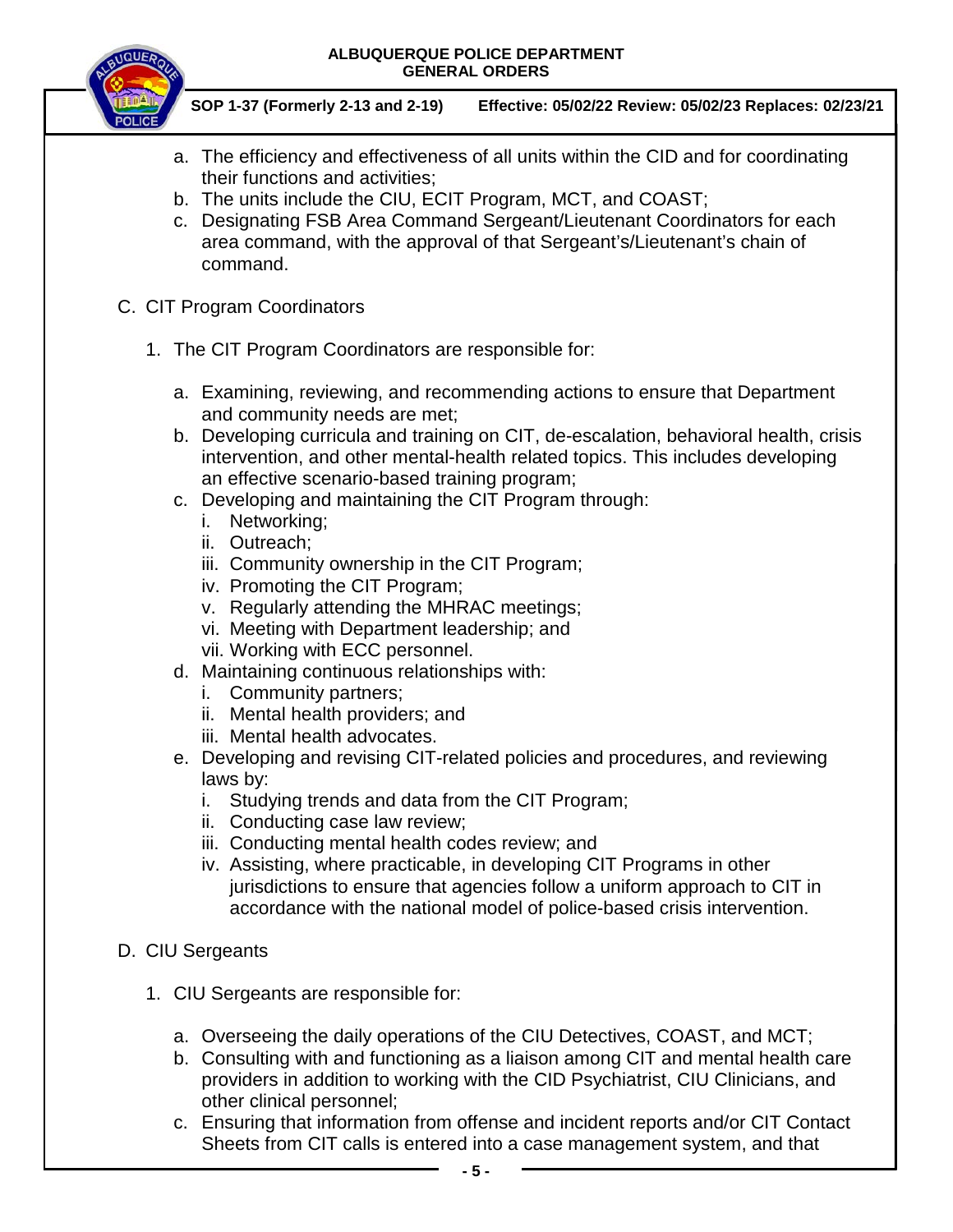

**SOP 1-37 (Formerly 2-13 and 2-19) Effective: 05/02/22 Review: 05/02/23 Replaces: 02/23/21**

necessary information about elevated-risk individuals is shared with FSB personnel; and

- d. Serving as liaison with the CIT Area Command Sergeant/Lieutenant Coordinator(s) and CID Lieutenant.
- E. FSB Area Command Sergeant/Lieutenant Coordinators
	- 1. FSB Area Command Sergeant/Lieutenant Coordinators are volunteers who are responsible for:
		- a. Assisting the CID with implementing and sustaining CIT as a community program;
		- b. Promoting constitutional, effective policing using the least restrictive means when interacting with individuals affected by behavioral health issues or who are experiencing behavioral health crises;
		- c. Assisting the CIT Commander to develop and maintain the CIT Program through:
			- i. Networking and outreach;
			- ii. Promoting CIT;
			- iii. Training;
			- iv. Recommending sworn personnel for ECIT who demonstrate skills and abilities in CIT policing;
			- v. Attending MHRAC on a rotating basis;
			- vi. Participating in monthly CIT ECHO (Extensions for Community Healthcare Outcomes) meetings;
			- vii. Reviewing and developing CIT-related policies and procedures; and
			- viii.Providing guidance and leadership to CITOs and ECITs by:
				- 1. Addressing issues raised by sworn personnel; and
				- 2. Addressing community issues raised by FSB sworn personnel and the public.
- F. CIU Home Visit Detectives
	- 1. CIU Home Visit Detectives are responsible for:
		- a. Conducting follow up visits with individuals affected by behavioral health crises or who are experiencing behavioral health crises in an attempt to connect those individuals with community resources and reduce their interaction with emergency services;
		- b. Assessing individuals who may be an imminent risk to others;
		- c. Assessing escalating behavior or erratic conduct; and
		- d. Being on-call, on a rotating basis, twenty-four (24) hours a day to advise sworn personnel who need assistance with individuals affected by behavioral health crises or who are experiencing behavioral health crises.
- G. COAST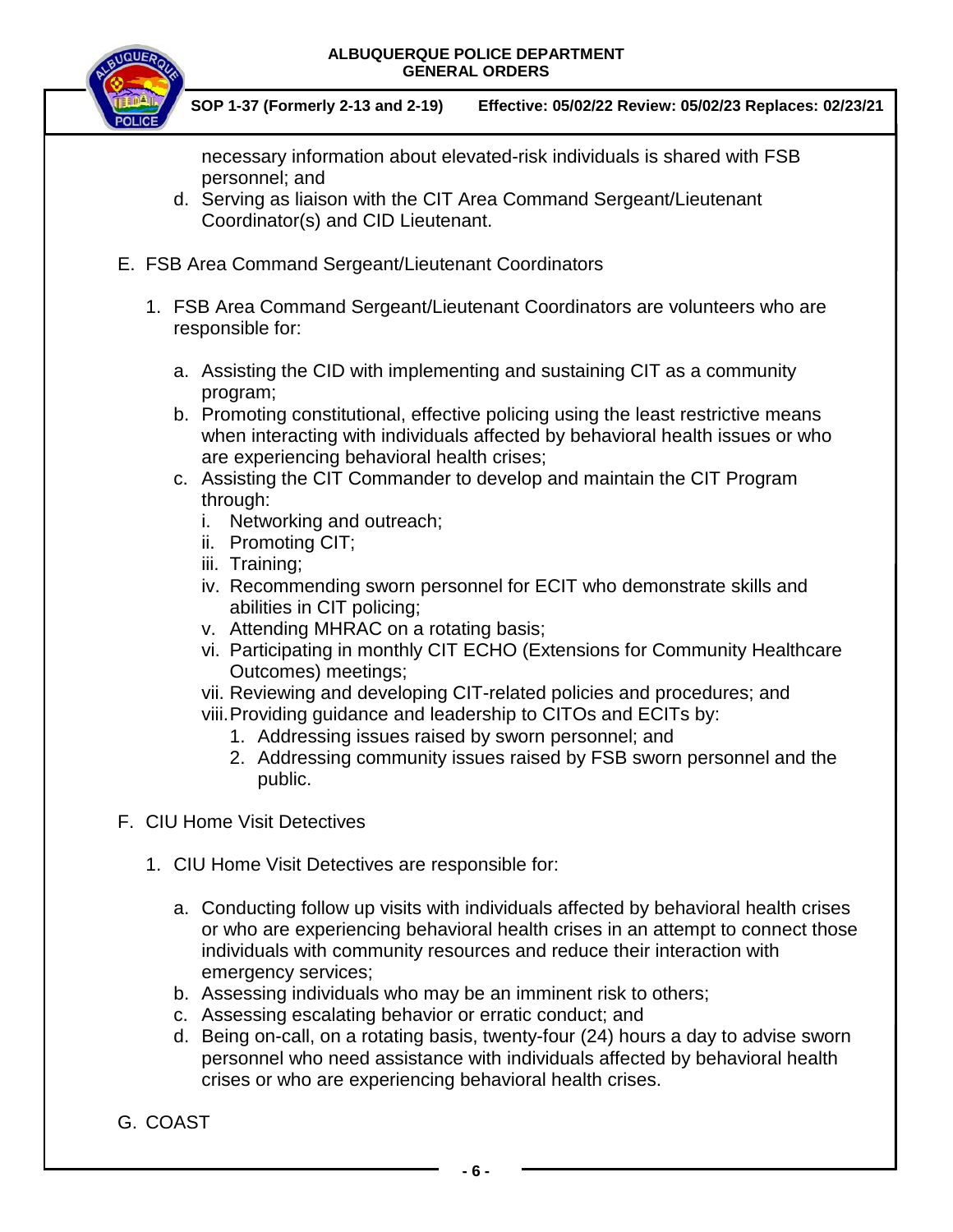

- 1. COAST personnel are responsible for:
	- a. Assisting sworn personnel by providing additional crisis intervention options, including referrals to services, education, and outreach for non-violent individuals who are experiencing behavioral health crises and/or homelessness; and
	- b. Following up on other cases or perform outreach at the discretion of the CIU Sergeant or Department command staff.
- 2. When an officer has determined the scene is safe and there is a need for COAST personnel to be on scene, the officer shall contact radio and request a COAST member. A history of frequent calls in which sworn personnel have been dispatched for the same individual is indicative of the need for a COAST member.
- 3. COAST Specialists do not provide:
	- a. Intensive case management or counseling services;
	- b. Victims' assistance in domestic violence cases;
	- c. Victims' advocacy services for victims of crimes;
	- d. Long-term follow up throughout the judicial process;
	- e. Comprehensive explanations, case management, or follow-up with victims or witnesses regarding the procedures involved in prosecuting their cases;
	- f. Personal or family counseling services for Department personnel; or
	- g. Transportation of violent or potentially violent individuals in their vehicles.
- H. CID Psychiatrist
	- 1. The CID Psychiatrist is responsible for:
		- a. Assisting with all aspects of the CIT Program;
		- b. Assisting with training, providing clinical guidance, consulting on cases, and conducting as-needed home visits with detectives and clinicians;
		- c. Partnering with community stakeholders, as well as representing and promoting the program;
		- d. Overseeing CIU clinicians; and
		- e. Serving as the Director of the Behavioral Sciences Section (BSS).
- I. CIU Clinicians
	- 1. CIU Clinicians are responsible for:
		- a. Serving with CIU Home Visit Detectives;
		- b. Providing evaluation, assessment, crisis intervention, safety risk assessments, safety planning, and referrals for people in the community affected by behavioral health crises or who are experiencing behavioral health crises who interact with the Department;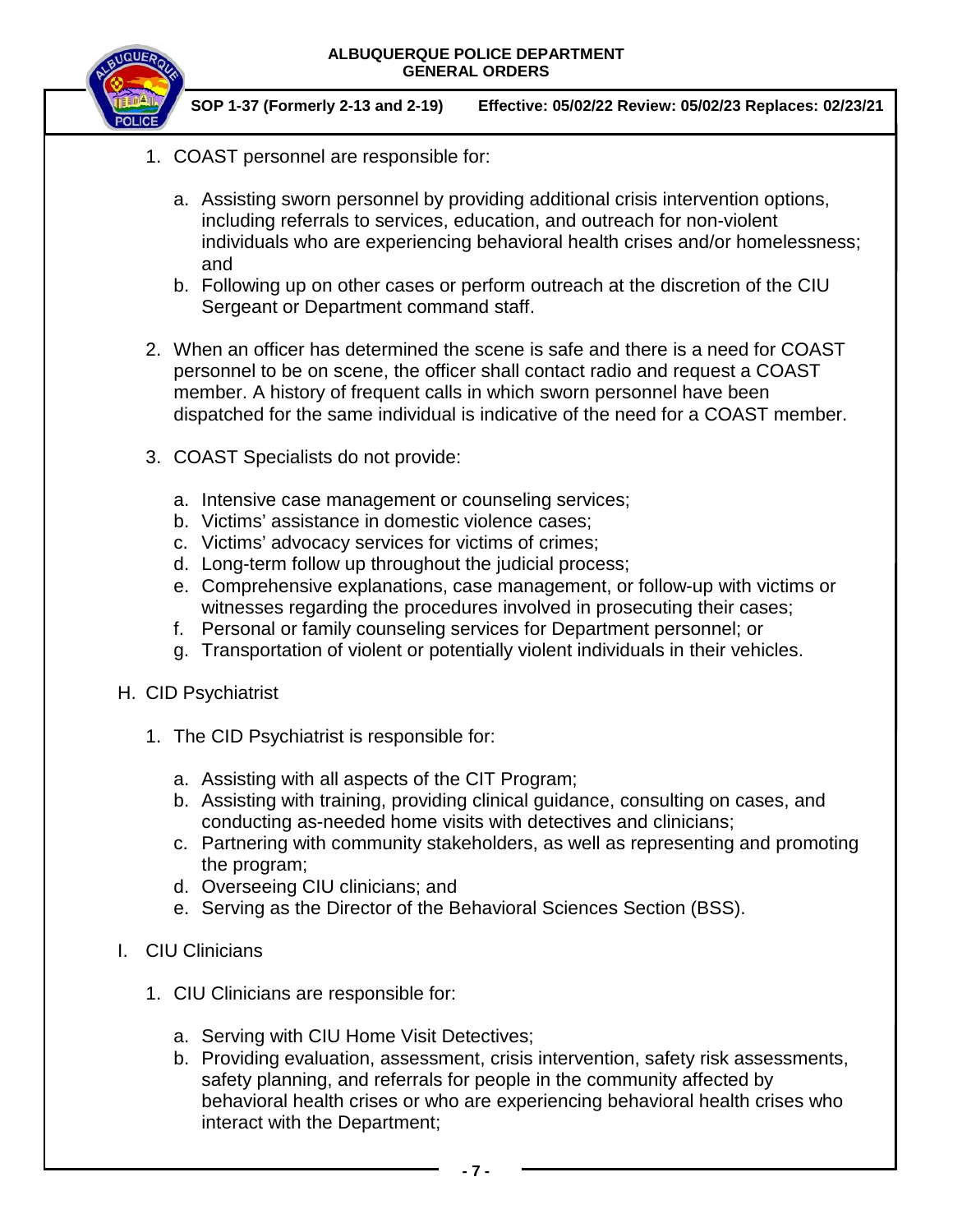

- c. Performing community education services and a variety of related tasks that promote and enhance the City's community policing efforts; and
- d. Serving as liaisons with local psychiatric emergency service providers.
- 2. CIU Clinicians do not:
	- a. Provide counseling;
	- b. Provide therapy;
	- c. Provide case management;
	- d. Prescribe medications; or
	- e. Provide medical advice.
- J. Mobile Crisis Team Sworn Personnel

While MCT sworn personnel report to a CIU Sergeant, their unique role requires them to work daily with FSB personnel. For detailed job responsibilities, refer to SOP Response to Behavioral Health Issues.

#### **1-37-6 Training N/A**

- A. The CIT Program Coordinator ensures that the following training is developed and provided for:
	- 1. Cadets;
		- a. All cadets receive state-mandated behavioral health training and additional training as developed by the CIT Program while at the Department Training Academy. Upon completing the Field Training and Evaluation Program, the field training staff ensures that all graduates receive an additional forty (40) hour basic crisis intervention training designed for FSB sworn personnel. This training satisfies the New Mexico Department of Public Safety requirements for certified police officers;
	- 2. FSB sworn personnel;
		- a. All FSB Sworn personnel receive forty (40) hour basic crisis intervention training designed for field sworn personnel, within a year of completion of the field training and evaluation program. Upon completion of this course, sworn personnel are CITO. Field service sworn personnel receive a two (2) hour inservice training every two (2) years covering behavioral health-related topics;
	- 3. ECIT sworn personnel;
		- a. ECITs receive all FSB sworn personnel' training. In addition, ECIT sworn personnel receive advanced training in behavior health issues developed by the CIT Program. In addition, ECIT sworn personnel receive eight (8) hours of inservice crisis intervention training every two (2) years;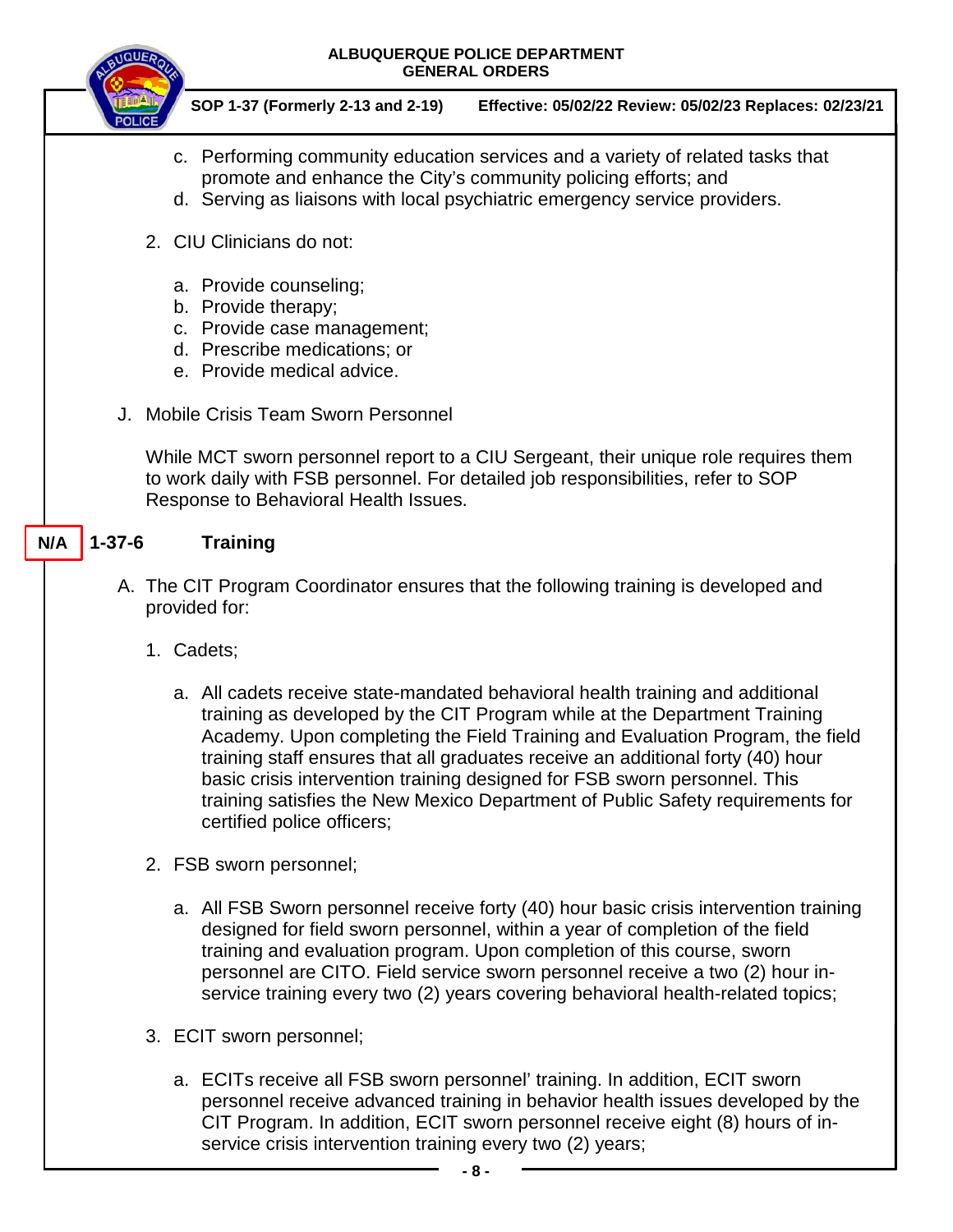

- 4. ECC personnel; and
	- a. ECC personnel receive twenty (20) hours of behavioral health training to focus on telephone suicide intervention, crisis management, and de-escalation. ECC personnel shall receive training on appropriate interactions with individuals with behavioral health issues, roles of different CIT Program members, and procedures for calls regarding behavioral health issues, including appropriate team/officer dispatch requirements in response to calls. ECC personnel receive a two (2) hour in-service training every two (2) years covering behavioral healthrelated topics; and
- 5. CIU/COAST/MCT personnel.
	- a. CIU/COAST/MCT participate in the same training as ECIT sworn personnel. The CIT Program Coordinator shall develop additional training for these team members.

#### **1-37-7 Partnering with MHRAC N/A**

The MHRAC was established to collaborate with the City to improve outcomes for interactions between police sworn personnel and individuals with behavioral health issues, or who are experiencing behavioral health crises.

- A. Department personnel, including command staff, ECIT sworn personnel, CIU/COAST members, and Department-contracted mental health professionals shall serve on the MHRAC. The CID Lieutenant is responsible for recruiting Department members to serve on MHRAC. MHRAC and the CID Lieutenant shall work together to recruit members from other community organizations, such as the City's Department of Family & Community Services, UNM Psychiatric Department, mental health professionals, advocacy groups for consumers of mental health services, mental health service providers, homeless service providers, and similar groups. MHRAC shall appoint members to serve on the committee.
- B. Department personnel shall cooperate with and support MHRAC's operations.
	- 1. The CID Commander shall designate Department personnel to attend MHRAC meetings regularly, to facilitate communication among collaborators, and to provide support needed for MHRAC's functions.
	- 2. Other Department personnel shall attend MHRAC meetings as requested by MHRAC to provide more information regarding the Department's policies, procedures, training, and performance.
	- 3. The CID Commander, in conjunction with the data analysts, shall produce regular reports for MHRAC concerning the activities of CIU and COAST, and provide data regarding interactions between sworn personnel and individuals affected by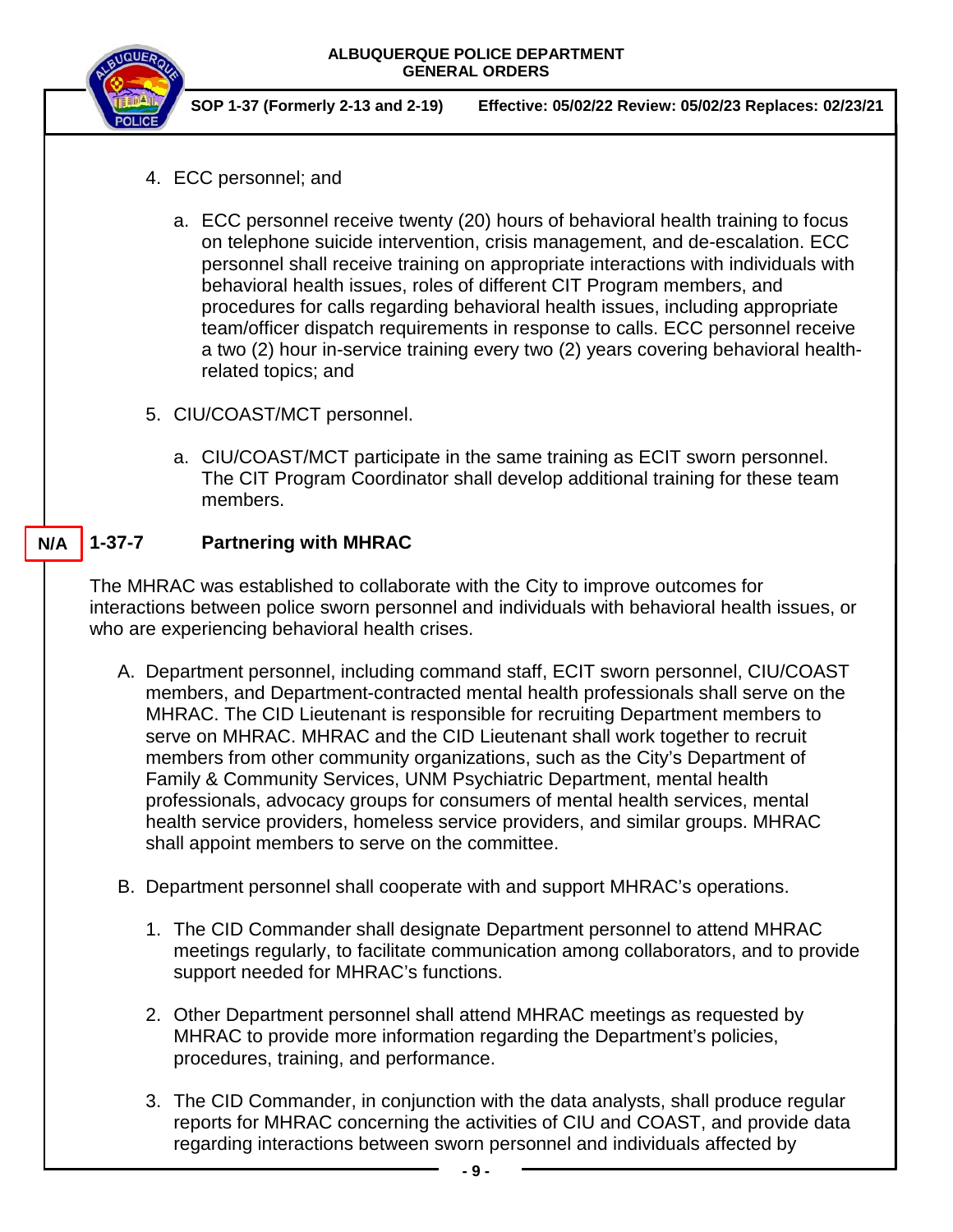

**SOP 1-37 (Formerly 2-13 and 2-19) Effective: 05/02/22 Review: 05/02/23 Replaces: 02/23/21**

behavioral health crises or who are experiencing behavioral health crises. The CID Commander and data analysts shall work with MHRAC chairs and subcommittee chairs to gather requested data for MHRAC's review and analysis.

- 4. Other Department personnel shall provide data to MHRAC that is subject to public disclosure, upon MHRAC's request. If there are any concerns about the propriety of releasing certain information, the personnel shall work with the Department's legal advisor and the MHRAC chair(s) to handle the data request appropriately.
- 5. Department personnel shall communicate with MHRAC in between meetings via email. Policy and training revisions for comment shall also be distributed via the MHRAC Board member email group. MHRAC members will share their policy recommendations with the CID Commander via email, and with the Policy and Procedure Unit at [opa@cabq.gov.](mailto:opa@cabq.gov) Policy recommendations should include the section number and content of the recommendations.
- C. Upon the request of MHRAC, the CID Commander shall forward MHRAC's recommendations to City personnel outside of the Department regarding City response strategies for interacting with chronically-homeless individuals or individuals affected by behavioral health crises or who are experiencing behavioral health crises.
- D. The Deputy Chief of the Field Services Bureau shall work with all divisions and units across the Department to ensure that MHRAC's recommendations are evaluated by Department personnel and incorporated into policies and procedures. The recommendations apply to a broad range of activities such as:
	- 1. Policies and procedures regarding contact with individuals affected by behavioral health crises or who are experiencing behavioral health crises;
	- 2. Protocols regarding suicidal and barricaded subjects;
	- 3. Training, particularly scenario-based training, regarding contact with individuals affected by behavioral health crises or who are experiencing behavioral health crises;
	- 4. Recruiting ECIT sworn personnel, CIU detectives, MCT sworn personnel and clinicians, and COAST personnel;
	- 5. Protocols for community providers, hospitals, and sworn personnel concerning releasing and exchanging information about individuals with known behavioral health issues; and
	- 6. Developing resources and networks to facilitate better communication and relationships among community members and Department personnel with the goal of treating behavioral health concerns through connections with community services rather than through the criminal justice system.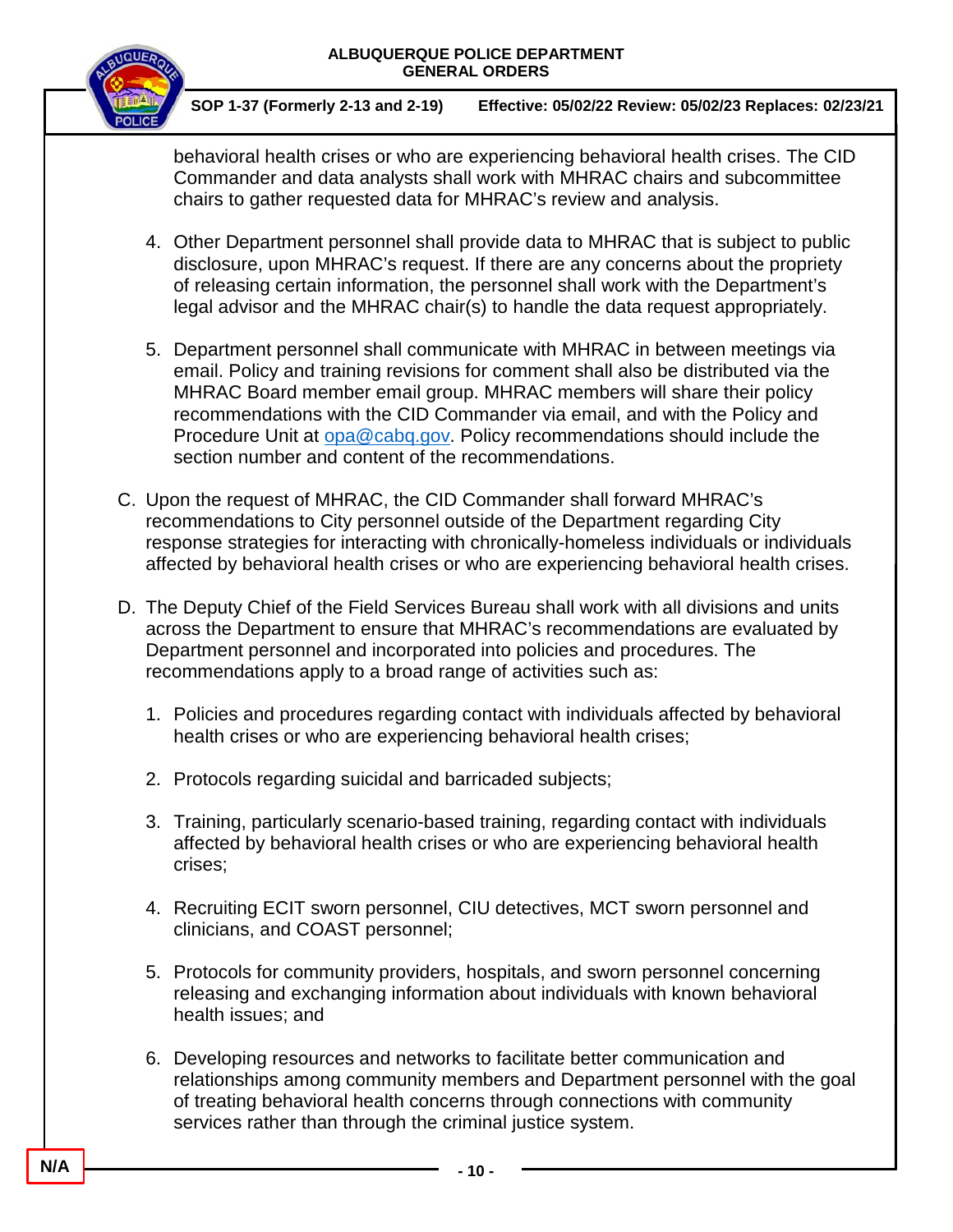

**SOP 1-37 (Formerly 2-13 and 2-19) Effective: 05/02/22 Review: 05/02/23 Replaces: 02/23/21**

## **1-37-8 Data Reporting**

A. General Requirements

CIU shall collect and distribute data used for management purposes only. Data shall not include personal identifying information of individuals. CIU creates presentations, analyzes data, and recommends changes to help guide the Department's response to behavioral health issues based on collected data.

- 1. Data Reporting
	- a. CIU shall prepare an annual report analyzing Department interactions with individuals affected by behavioral health crises or who are experiencing behavioral health crises, including the following variables:
		- i. Date;
		- ii. Duty shift;
		- iii. Area command;
		- iv. Individual's demographic information;
		- v. Whether and how the individual was armed;
		- vi. Whether the individual claims to be a US military veteran;
		- vii. Whether a supervisor responded to the scene;
		- viii.Whether an ECIT officer or MCT unit responded to the scene;
		- ix. Injuries to individuals, sworn personnel or others;
		- x. Use of force techniques and equipment used; and
		- xi. Disposition of the encounter.
	- b. CIU shall prepare an annual report analyzing the CID's crisis prevention services including the following variables:
		- i. Number of individuals on the CIU/COAST caseload;
		- ii. Number of individuals connected with services;
		- iii. Date of incident/follow-ups;
		- iv. Duty shift of incident/follow-ups;
		- v. Area command of incident/follow-ups;
		- vi. Individuals' demographic information;
		- vii. Individuals' veteran status;
		- viii.Injuries;
		- ix. Use of force techniques used; and
		- x. Disposition of the encounter.
	- c. CIU shall prepare additional reports, as needed, by chain of command or MHRAC.
	- d. MHRAC, the CIT Coordinators, and the CID Commander shall use the reports to assess the effectiveness of the CIT Program, including but not limited to:
		- i. Assessing overall staffing levels;
		- ii. Developing response strategies for repeat calls for service;
		- iii. Identifying systemic issues that impede the Department's ability to provide an appropriate response to an incident involving an individual experiencing a behavioral health crisis;
		- iv. Geographic and shift deployment of resources;